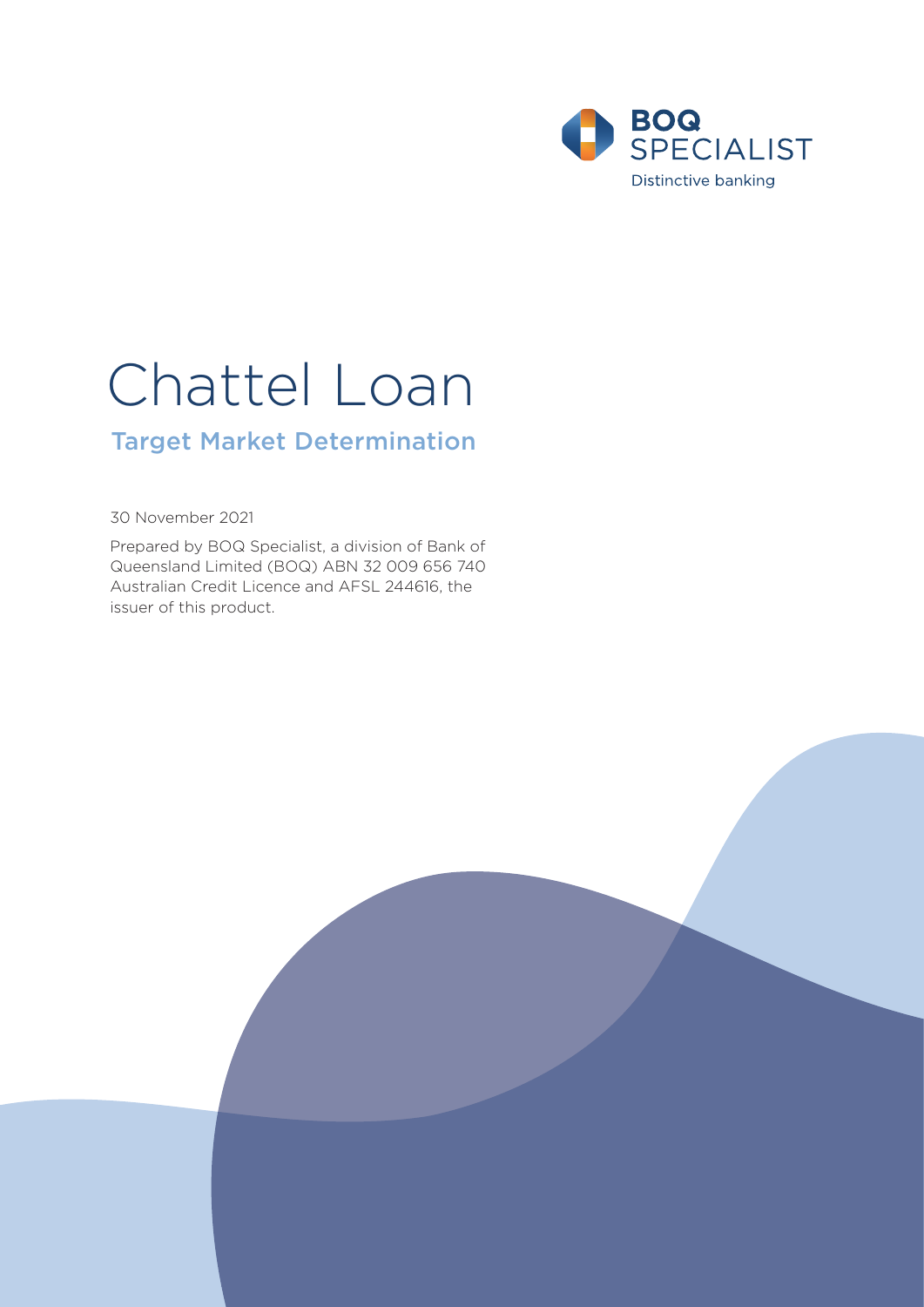# What is a Target Market Determination?

A Target Market Determination (TMD) describes:

- the class of customers that comprise the Target Market for the product
- any conditions or restrictions on how the product is distributed to retail customers
- events or circumstances where we will review the TMD for the product.

# Why does BOQ Specialist need to make this TMD publicly available?

We are required to produce this TMD by law. The law is intended to help customers obtain appropriate financial products by requiring issuers and distributors to have a customer centric approach to the design and distribution of products.

This document is not a substitute for the product's terms and conditions or other disclosure documents. Customers must refer to these documents when making a decision about this product. These documents can be found on our website or you can obtain a copy upon request.

# The TMD will undergo a periodic review as follows:

#### Effective date

30 November 2021

#### Next Review Due

Before 30 November 2023

#### Review

At least every two years from the effective date of this TMD

## Target Market

The Target Market for this product is customers generally from the medical, dental, veterinary or accounting professions and their associates and suppliers who need a loan to acquire a car or other personal-use asset, and have the financial situation to borrow money to do so. These customers are likely to have the following objectives, needs and financial situation and must meet the eligibility criteria for this product.

## **Objectives**

The customers' likely objectives are to acquire a car or other personal-use asset.

#### **Needs**

The customers' likely need is a basic product that enables their objective to acquire the car or other personal-use asset. This may include:

- a flexible repayments structure with a variable interest rate or certainty of repayments and interest rates/cost with a fixed interest rate
- short-to-medium repayment term
- ownership of the asset
- the loan being secured by the asset acquired. with no other personal assets directly exposed to the loan.

For more information see the table in the product description section below.

#### Financial situation

This product is for customers who satisfy BOQ Specialist's credit assessment criteria.

### Eligibility criteria for this product

Customers must satisfy the following criteria to acquire this product:

- be an Australian citizen, permanent resident, or resident with acceptable residency status
- be 18 years or older
- have an acceptable credit history
- demonstrate their capacity to repay the loan.

## Product description

A chattel loan with the choice of fixed or variable interest rates. Final payment can be a residual value (balloon) payment, enabling lower payments during the term.

#### Key attributes of this product

- Fixed or variable interest rate
- Principal and interest repayment schedule
- Loan is secured against the asset being acquired
- Personal guarantees can be taken
- Balloon payment option.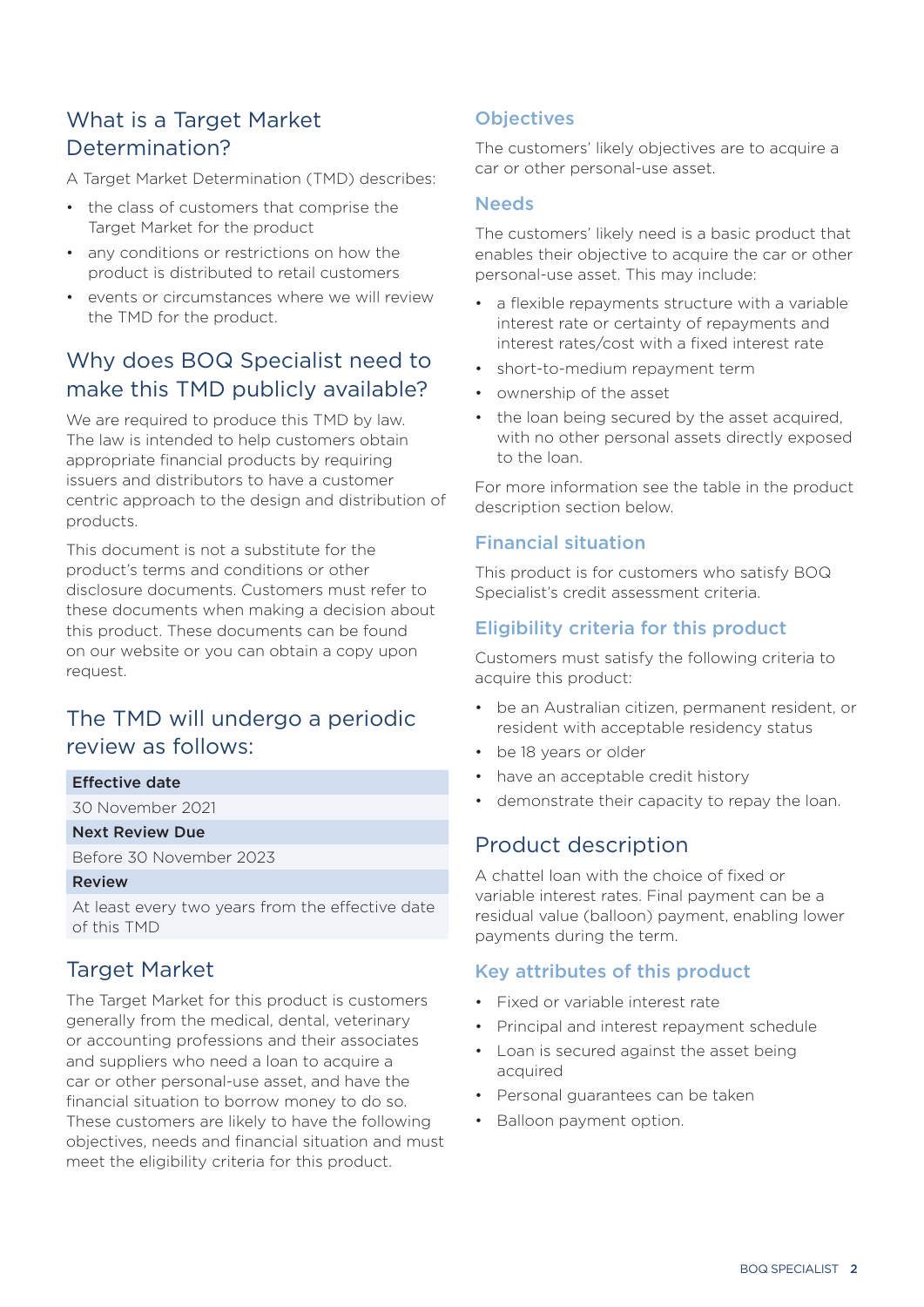## Customisable key features and customer needs

Customers can customise the following listed key features of this product. These features are appropriate for customers within the Target Market with the selected needs described below. Other non-listed key features of the product are appropriate for the whole Target Market.

|                                                                                      | KEY FEATURES APPROPRIATE FOR THE NEEDS OF THIS TARGET MARKET |                                      |                                                                                |                                         |
|--------------------------------------------------------------------------------------|--------------------------------------------------------------|--------------------------------------|--------------------------------------------------------------------------------|-----------------------------------------|
| <b>TARGET</b><br><b>MARKET</b><br><b>NEEDS</b>                                       | <b>VARIABLE</b><br><b>INTEREST RATE</b>                      | <b>FIXED INTEREST</b><br><b>RATE</b> | <b>PRINCIPAL</b><br><b>AND INTEREST</b><br><b>REPAYMENT</b><br><b>SCHEDULE</b> | <b>BALLOON</b><br><b>PAYMENT OPTION</b> |
| <b>CERTAINTY OF</b><br><b>REPAYMENTS</b><br><b>AND INTEREST</b><br><b>RATES/COST</b> | No                                                           | Yes                                  | Yes.                                                                           | Yes                                     |
| <b>FLEXIBILITY IN</b><br><b>REPAYMENTS</b><br><b>STRUCTURE</b>                       | Yes (limited)*                                               | Yes (limited)*                       | Yes                                                                            | Yes                                     |

\*It is possible to structure repayments subject to credit assessment.

## Why the product is likely to be consistent with the likely objectives, needs and financial situation of the **Target Market**

The product's attributes are designed to support the Target Market's objectives, needs and financial situation. The customer's need to acquire a car or other personal use asset can be met by the multiple repayment options available and loan features such as fixed or variable interest and principal and interest repayments with optional balloon (end payment).

## Distribution conditions

This product can be distributed through:

- BOQ Specialist accredited bankers
- BOQ's branch network (including owner managers) on a spot-and-refer basis to the BOQ Specialist team
- BOQ Specialist accredited third-party aggregators, brokers, referrers as well as partnered associations.

This product can only be distributed to retail customers in accordance with BOQ Specialist's customer acceptance requirements and is subject to BOQ Specialist's credit assessment criteria.

Why the distribution conditions will make it likely that the customers who acquire the product are in the Target Market

BOQ considers that the distribution conditions and restrictions support BOQ Specialist's assessment that the product will likely be distributed to the Target Market because of the following key controls:

- training of BOQ Specialist bankers with quality assurance processes over compliance
- aggregator/broker accreditation requirements
- controls to ensure applying customers meet BOQ Specialist's credit assessment criteria and eligibility requirements
- customer needs-analysis and broker checklists are applied to align customer needs with this product.